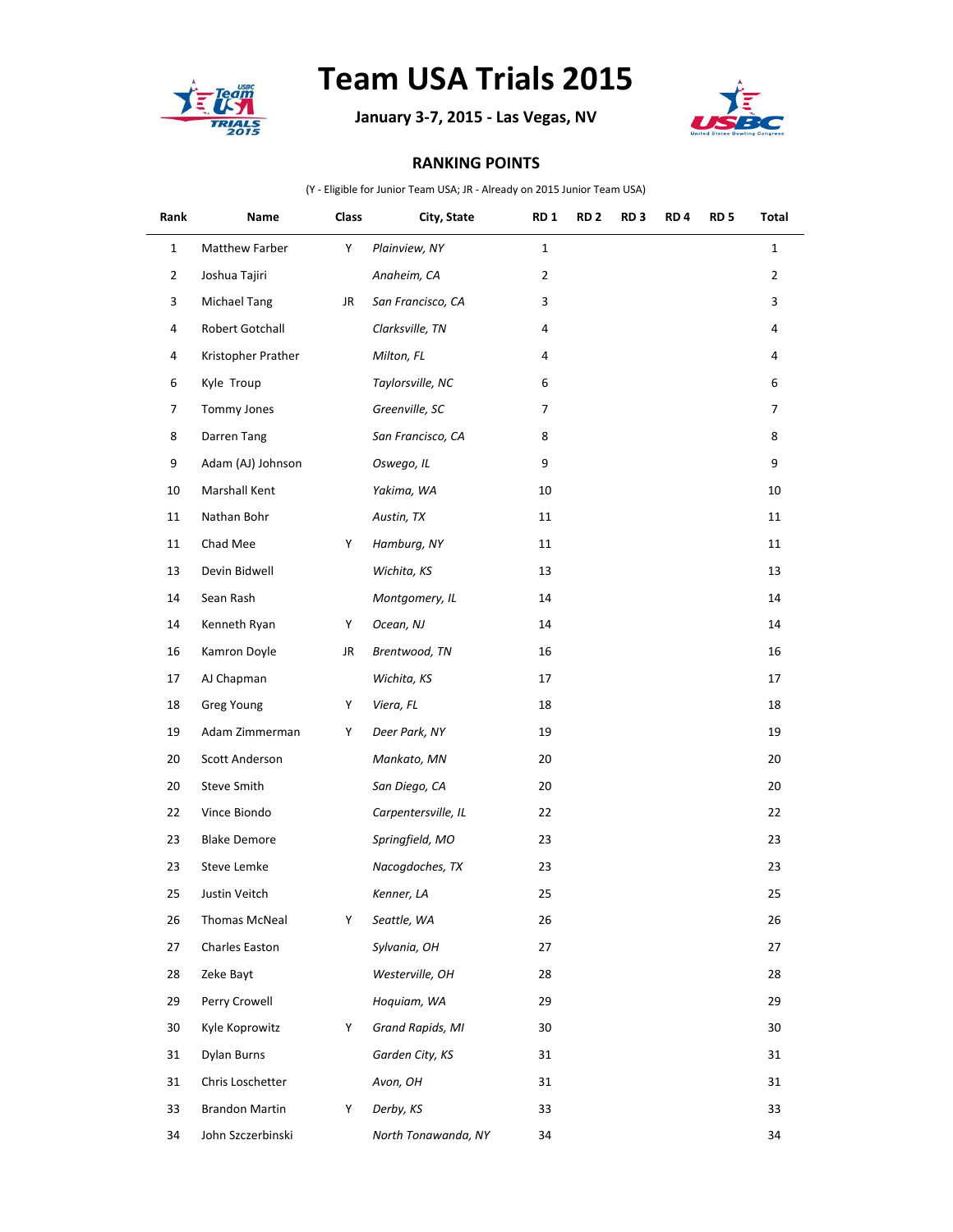| 35 | Deeronn Booker         |    | Anaheim, CA           | 35 | 35 |
|----|------------------------|----|-----------------------|----|----|
| 35 | Kyle Sherman           | JR | O'Fallon, MO          | 35 | 35 |
| 37 | Geoffrey Young         |    | Keller, TX            | 37 | 37 |
| 38 | Sean Wilcox            | Υ  | Altamonte Springs, FL | 38 | 38 |
| 39 | Dave Wodka             |    | Henderson, NV         | 39 | 39 |
| 40 | Russ Oviatt            | Υ  | Sioux Falls, SD       | 40 | 40 |
| 41 | John Janawicz          |    | Winter Haven, FL      | 41 | 41 |
| 42 | Taylor Koerner         | Υ  | Faribault, MN         | 42 | 42 |
| 43 | Ryan Patterson         | Y  | Washington, WV        | 43 | 43 |
| 44 | <b>Tyler Sheehy</b>    | Υ  | Sun Prairie, WI       | 44 | 44 |
| 45 | Justin Dunn            |    | Deland, FL            | 45 | 45 |
| 46 | Cody Reichenberger     |    | Sarasota, FL          | 46 | 46 |
| 46 | Ryan Wolfe             | Υ  | Kettering, OH         | 46 | 46 |
| 48 | Justin Perez           |    | Colorado Springs, CO  | 48 | 48 |
| 49 | William Duen           | Υ  | Indianapolis, IN      | 49 | 49 |
| 50 | Wesley Low             | JR | Palmdale, CA          | 50 | 50 |
| 51 | Andrew Heritage        | Y  | Beaverton, OR         | 51 | 51 |
| 51 | <b>Trent Mitchell</b>  | Υ  | Chicago, IL           | 51 | 51 |
| 51 | Bill O'Neill           |    | Langhorne, PA         | 51 | 51 |
| 54 | Joseph Grondin         | Y  | San Pedro, CA         | 54 | 54 |
| 55 | Daniel Hanson          | Y  | Tacoma, WA            | 55 | 55 |
| 56 | Ronnie Fujita          | Υ  | El Sobrante, CA       | 56 | 56 |
| 57 | Michael Coffey         | JR | Melbourne, FL         | 57 | 57 |
| 58 | Tyler Sadowski         |    | Roselle, IL           | 58 | 58 |
| 59 | Eric Espinda           |    | Albuquerque, NM       | 59 | 59 |
| 60 | <b>Tyler James</b>     | Υ  | Deltona, FL           | 60 | 60 |
| 60 | Sean Rangel            |    | Ralston, NE           | 60 | 60 |
| 62 | Ric McCormick          | Υ  | Cincinnati, OH        | 62 | 62 |
| 63 | Mark Curtis            |    | Torrance, CA          | 63 | 63 |
| 64 | <b>Brendon Huntley</b> |    | Rutherfordton, NC     | 64 | 64 |
| 65 | Daniel Kimmer          | Υ  | Monticello, MN        | 65 | 65 |
| 66 | Kendle Miles           | Υ  | Kennesaw, GA          | 66 | 66 |
| 67 | Matthew Diamond        | Υ  | Dayton, OH            | 67 | 67 |
| 67 | Michael Preston        | JR | Naperville, IL        | 67 | 67 |
| 69 | Matthew Zweig          | Υ  | Tempe, AZ             | 69 | 69 |
| 70 | <b>Brandon Fietek</b>  |    | Edina, MN             | 70 | 70 |
| 71 | <b>Bryan Eaton</b>     |    | Wyoming, MI           | 71 | 71 |
| 71 | William Goodman        | Υ  | O'Fallon, IL          | 71 | 71 |
| 71 | Anthony Pepe           |    | East Elmhurst, NY     | 71 | 71 |
| 71 | Thomas Peters          | Υ  | Belleville, IL        | 71 | 71 |
| 71 | Nathan Ricks           | Y  | Boynton Beach, FL     | 71 | 71 |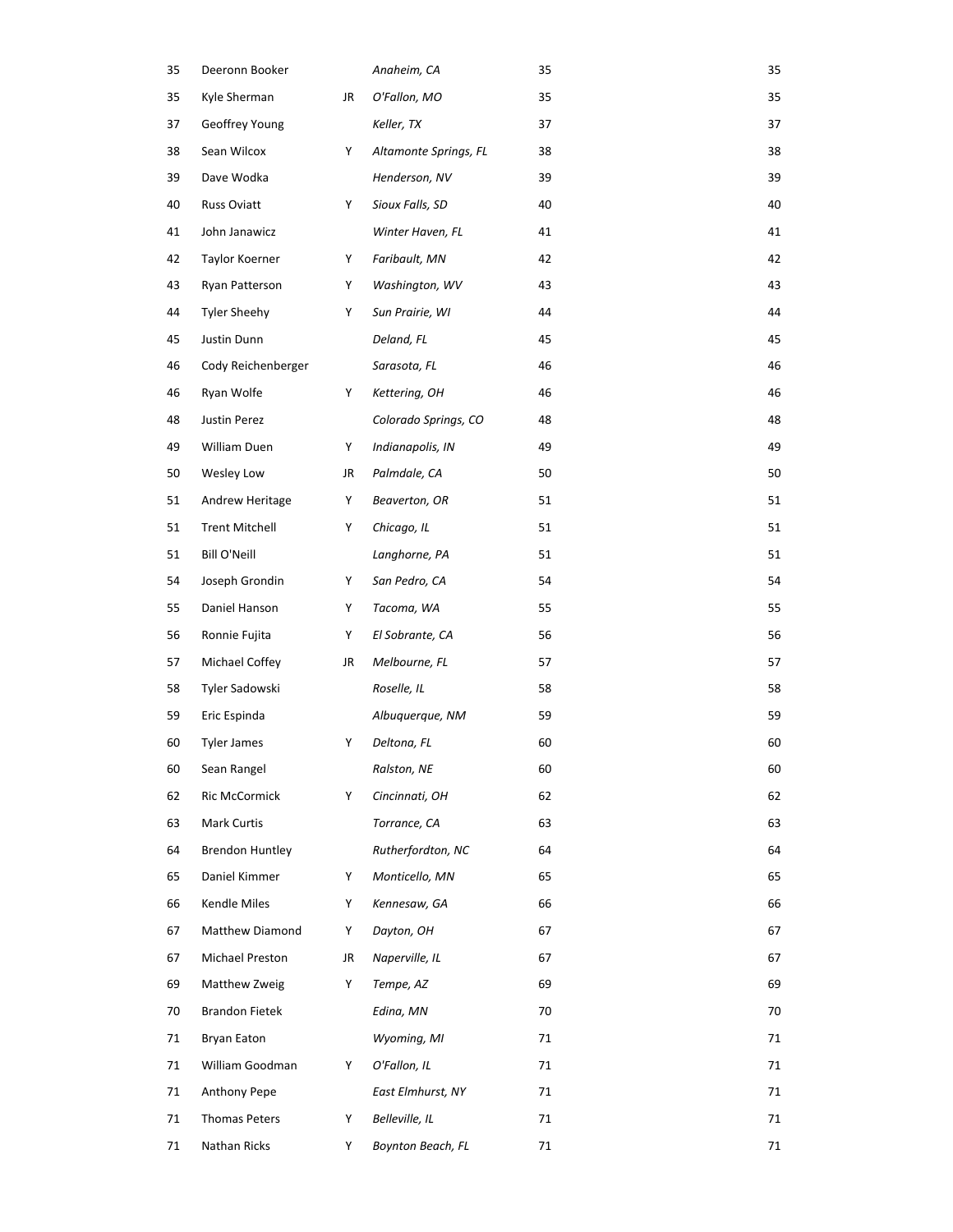| 71  | Tyler Cortez Schenck    | Y | Phoenix, AZ             | 71  | 71  |
|-----|-------------------------|---|-------------------------|-----|-----|
| 71  | <b>Matthew Stephens</b> | Y | Egg Harbor Township, NJ | 71  | 71  |
| 78  | Justin Zwaschka         | Y | St. Joseph, MO          | 78  | 78  |
| 79  | Chris Barnes            |   | Double Oak, TX          | 79  | 79  |
| 80  | Alex Scott Martin       | Y | Smyrna, GA              | 80  | 80  |
| 80  | Mason Yamada            | Y | Kenai, AK               | 80  | 80  |
| 82  | Sam Cantrell            | Y | Citrus Heights, CA      | 82  | 82  |
| 83  | Jonathan Bowman         | Y | Peru, NY                | 83  | 83  |
| 83  | Mick Eaton              |   | Wyoming, MI             | 83  | 83  |
| 85  | Phillip Friedman        | Y | East Brunswick, NJ      | 85  | 85  |
| 85  | <b>Ted Pritts</b>       |   | Little Elm, TX          | 85  | 85  |
| 87  | Robert Altieri          |   | Vancouver, WA           | 87  | 87  |
| 87  | Andrew Anderson         | Y | Holly, MI               | 87  | 87  |
| 89  | <b>Bradley Crouse</b>   | Y | Nazareth, PA            | 89  | 89  |
| 90  | Brennan Haugh           | Y | Faribault, MN           | 90  | 90  |
| 90  | Jayson Robarge          | Y | Anchorage, AK           | 90  | 90  |
| 92  | Andrew Herbert          | Y | Eden, NY                | 92  | 92  |
| 93  | Austin Thompson         | Y | San Diego, CA           | 93  | 93  |
| 94  | Darwin Wimer            |   | Mesquite, NV            | 94  | 94  |
| 95  | Justin Bui              |   | Terrytown, LA           | 95  | 95  |
| 95  | Eric Gauroniak          | Υ | Palm City, FL           | 95  | 95  |
| 97  | Dallas Leong            | Y | Las Vegas, NV           | 97  | 97  |
| 98  | Benjamin Hardin         | Y | Tampa, FL               | 98  | 98  |
| 98  | <b>Brian Monnette</b>   | Y | Lakewood, WA            | 98  | 98  |
| 100 | Kyle King               |   | Glendale, AZ            | 100 | 100 |
| 100 | Corben Sadowski         | Y | Roselle, IL             | 100 | 100 |
| 102 | Dakota Vostry           | Y | Bolingbrook, IL         | 102 | 102 |
| 103 | Kyle Duster             | Y | La Habra, CA            | 103 | 103 |
| 104 | Alexander George        | Y | Wichita, KS             | 104 | 104 |
| 104 | <b>Brian Valenta</b>    |   | Lockport, IL            | 104 | 104 |
| 106 | Joseph Smith            |   | Watervliet, NY          | 106 | 106 |
| 107 | Andrew Diley            | Y | Conway, SC              | 107 | 107 |
| 108 | <b>Ryan Winters</b>     | Y | Livonia, MI             | 108 | 108 |
| 108 | Aaron Yuratovich        | Y | Olathe, KS              | 108 | 108 |
| 110 | Kevin Valmonte          |   | Pomona, CA              | 110 | 110 |
| 111 | Joshua Rondino          | Υ | Lilburn, GA             | 111 | 111 |
| 112 | Kevin Bienko            | Y | Buffalo, NY             | 112 | 112 |
| 113 | Riley N. Smith          |   | Kenosha, WI             | 113 | 113 |
| 113 | William Thompson        |   | Romeoville, IL          | 113 | 113 |
| 115 | Jacques Kaune           |   | Anchorage, AK           | 115 | 115 |
| 115 | Nicholas Pate           | Y | Inver Grove Heights, MN | 115 | 115 |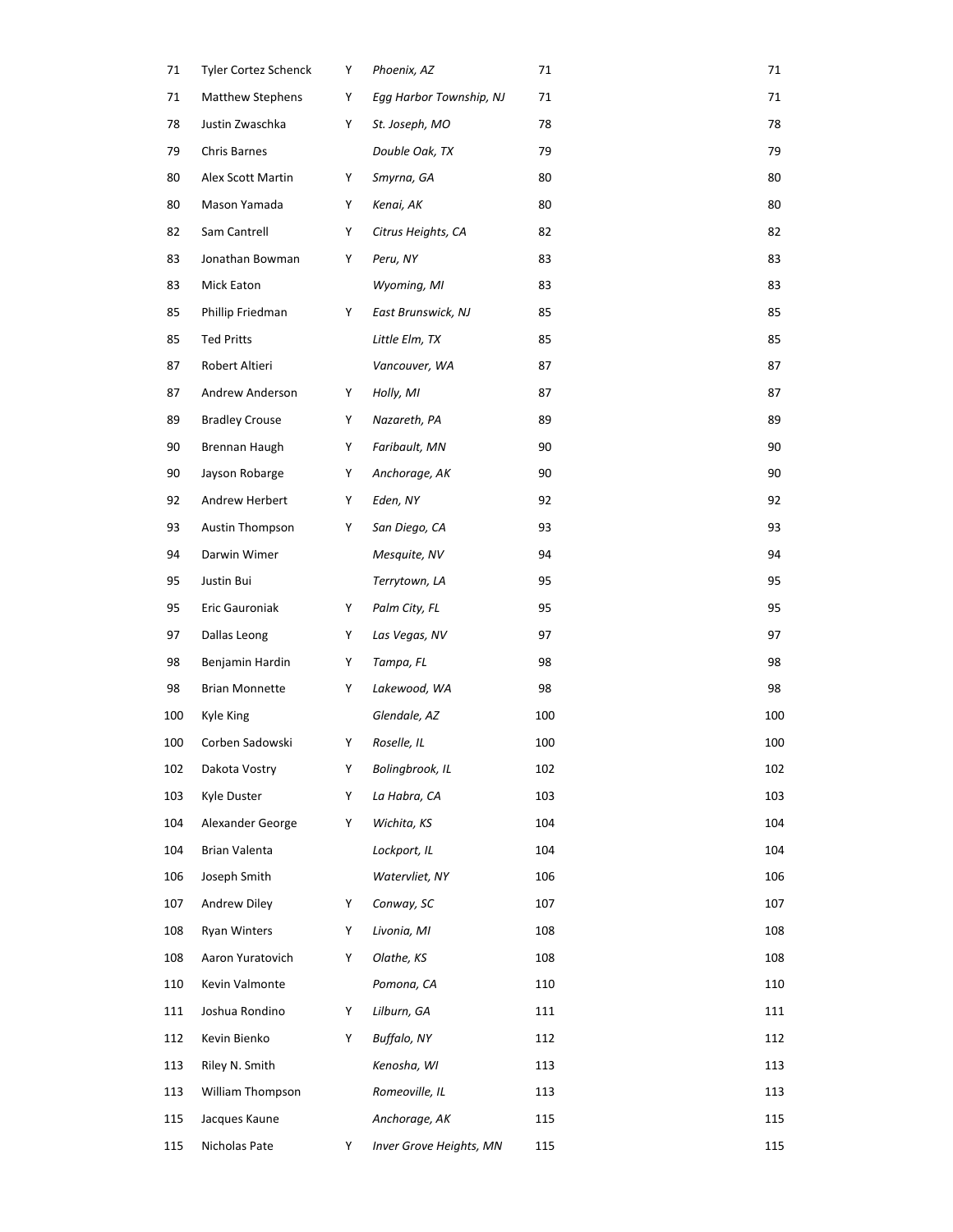| 117 | Gary Ward                     |   | El Paso, TX             | 117 | 117 |
|-----|-------------------------------|---|-------------------------|-----|-----|
| 118 | Brandon Biondo                | Y | Carpentersville, IL     | 118 | 118 |
| 119 | Randy Cote                    |   | Red Rock, AZ            | 119 | 119 |
| 120 | Alec Dudley                   | Y | Anchorage, AK           | 120 | 120 |
| 121 | Cory Lenz                     |   | Rockford, IL            | 121 | 121 |
| 122 | Nicholas Binetti              | Y | St. Charles, IL         | 122 | 122 |
| 123 | Patrick Hanrahan              | Y | Greenwich, CT           | 123 | 123 |
| 123 | Joshua Pate                   | Y | Inver Grove Heights, MN | 123 | 123 |
| 125 | <b>Brandon Dodge</b>          | Y | North Bend, NE          | 125 | 125 |
| 126 | JT "Action" Jackson           |   | Los Angles              | 126 | 126 |
| 127 | Zach Brandt                   | Y | Kalamazoo, MI           | 127 | 127 |
| 127 | George Duke                   |   | Vidor, TX               | 127 | 127 |
| 129 | Michael Eaton                 |   | Mason, OH               | 129 | 129 |
| 130 | <b>Christopher Canterbury</b> | Y | South Charleston, WV    | 130 | 130 |
| 131 | Andrew Bonin                  | Y | Greenwood, AR           | 131 | 131 |
| 132 | Kyle Krol                     |   | Tinley Park, IL         | 132 | 132 |
| 133 | Tyler Boe                     | Y | Redmond, WA             | 133 | 133 |
| 133 | Jacob Fukuyama                |   | Aiea, HI                | 133 | 133 |
| 135 | Jake Provenzano               | Υ | Wichita, KS             | 135 | 135 |
| 136 | Chris Hefner                  |   | Fullerton, CA           | 136 | 136 |
| 137 | Jose Pluma                    |   | Fairbanks, AK           | 137 | 137 |
| 138 | Nicholas Duplan               | Y | Citrus Heights, CA      | 138 | 138 |
| 138 | Joey Krison                   |   | Anchorage, AK           | 138 | 138 |
| 140 | Jacob Kersten                 | Y | Clarkston, MI           | 140 | 140 |
| 141 | <b>Ashton Maxwell</b>         | Y | Bronx, NY               | 141 | 141 |
| 142 | Jaxon Helland                 | Y | Mound, MN               | 142 | 142 |
| 143 | <b>Terrance Rock</b>          | Y | Henderson, NV           | 143 | 143 |
| 144 | Christopher Hollis            |   | Canal Winchester, OH    | 144 | 144 |
| 145 | <b>Brandon Wanders</b>        | Υ | Trabuco Canyon, CA      | 145 | 145 |
| 146 | Austin Kappel                 | Y | Ringle, WI              | 146 | 146 |
| 147 | Aaron Adams                   |   | Roselle, IL             | 147 | 147 |
| 148 | Jack Celmer                   | Y | Wernersville, PA        | 148 | 148 |
| 149 | Michael Martell               | Y | Brooklyn, NY            | 149 | 149 |
| 150 | Nicholas Alford               |   | Moreno Valley, CA       | 150 | 150 |
| 151 | Willie Jones                  |   | Thornton, CA            | 151 | 151 |
| 151 | Nicholas Pollak               | Υ | Las Vegas, NV           | 151 | 151 |
| 153 | Brandon Zayhowski             |   | Latham, NY              | 153 | 153 |
| 154 | <b>Brett Wolfe</b>            |   | <b>Bluffton, SC</b>     | 154 | 154 |
| 155 | Darryl Carreon                |   | Woodbridge, VA          | 155 | 155 |
| 156 | Terrence Robinson             | Y | San Bernardino, CA      | 156 | 156 |
| 157 | Ben Buhlman                   | Υ | South Elgin, IL         | 157 | 157 |